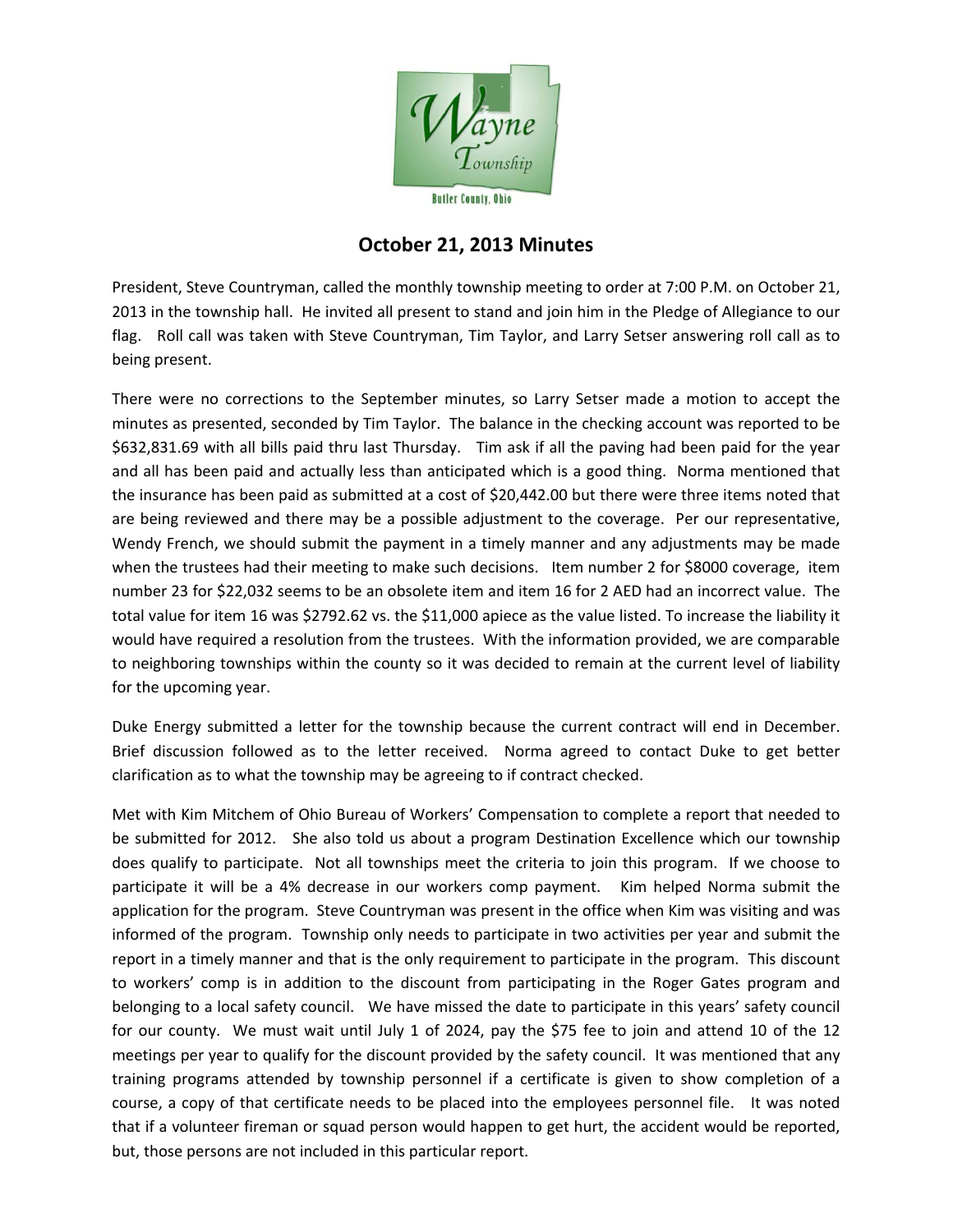Recycling of tires at Ross on November 2 was mentioned. Steve asked if we received a refund from Heavenwire. The answer was that the final bill was \$125 vs. the \$250 which was the cancellation fee so the final invoice was reduced to cover some monies back to the township. Norma mentioned that AT&T has issued a claim for a bill that a cancellation fee was assessed on an account and we were working with Mr. Ernst to resolve. She will update trustees as the invoice is resolved in whatever manner.

Norma mentioned that she has about 7 persons who work with our fire and life squad who will not be paid this year due to fact that information is not available such as name, address etc. to actually process a payment within the UAN system. Norma plans to attend the next association meeting and have those present update the files and create files for the 6‐7 new names participating in the township.

Larry Setser made a motion to accept the information submitted by fiscal officer. Tim Taylor seconded the motion. Motion passed.

Old business‐ 122 Cemetery repair was questioned. Eddie is awaiting the survey prior to any work to be done. The current owners have stated they do not mind if township employees come on their property to access the cemetery property that needs repair. Sirens- Matt of EMA stated there were 4 more sirens taken down and available to us if we were interested. We may take to help Milford Township who has been helpful to us. Steve has contacted the water association and received a commitment from them that we may use their property for such a pole and siren. Butler Rural Electric will place right outside of their properties. Township has responsibility of making the sirens work and paying a monthly metered pole fee. Discussion followed concerning the sirens.

New Business‐ Map provided so decision may be made as to where to place the fence at the motel property. Discussion followed. Chain link between our property and trailer park and cable around the rest of the property with two openings to enter to mow grass. Discussion followed as to the placement of the fence and openings of the cable. Map to be marked as to where fence and entrances may be placed. No gate on fence side but solid fence. One opening of cable on 73 and one on 127. 16 foot opening. Discussion as to marketing of the property when complete. Steve ask Water Association and a price of \$50 per foot to install the water to property but all involved, trailer park and neighbors , must agree to actually proceed with the cost of installation of the water lines. Discussions with all will continue with all the parties involved and possible solutions researched. Projected that 3<sup>rd</sup> week of November may be possible date of completion of the motel demolition project depending on weather. Bids remained in the township which is viewed as a good thing.

Indigent burial‐ Steve ask Eddie if he had received a copy of the policy. Larry has not been notified of any meetings, which he volunteered to serve on the committee at an earlier OTA monthly meeting.

Bob Routson of the auditor office mentioned that there is not a survey but there would be tax maps available if the township would need to help place fence on property at the motel. He discussed 2014 re-appraisals by his office. Mr. Reynolds returned monies to the townships and governing entities. Wayne Township received \$1,612, Edgewood Schools received \$69,000 and Village of Jacksonburg received \$5.61. Financial reports are available on line or may be mailed if requested. He revisited the Homestead Act available in our county. The amount to qualify moved to \$30,500.00. He mentioned that if a levy would be on the ballot there is a program to calculate individual costs of any proposed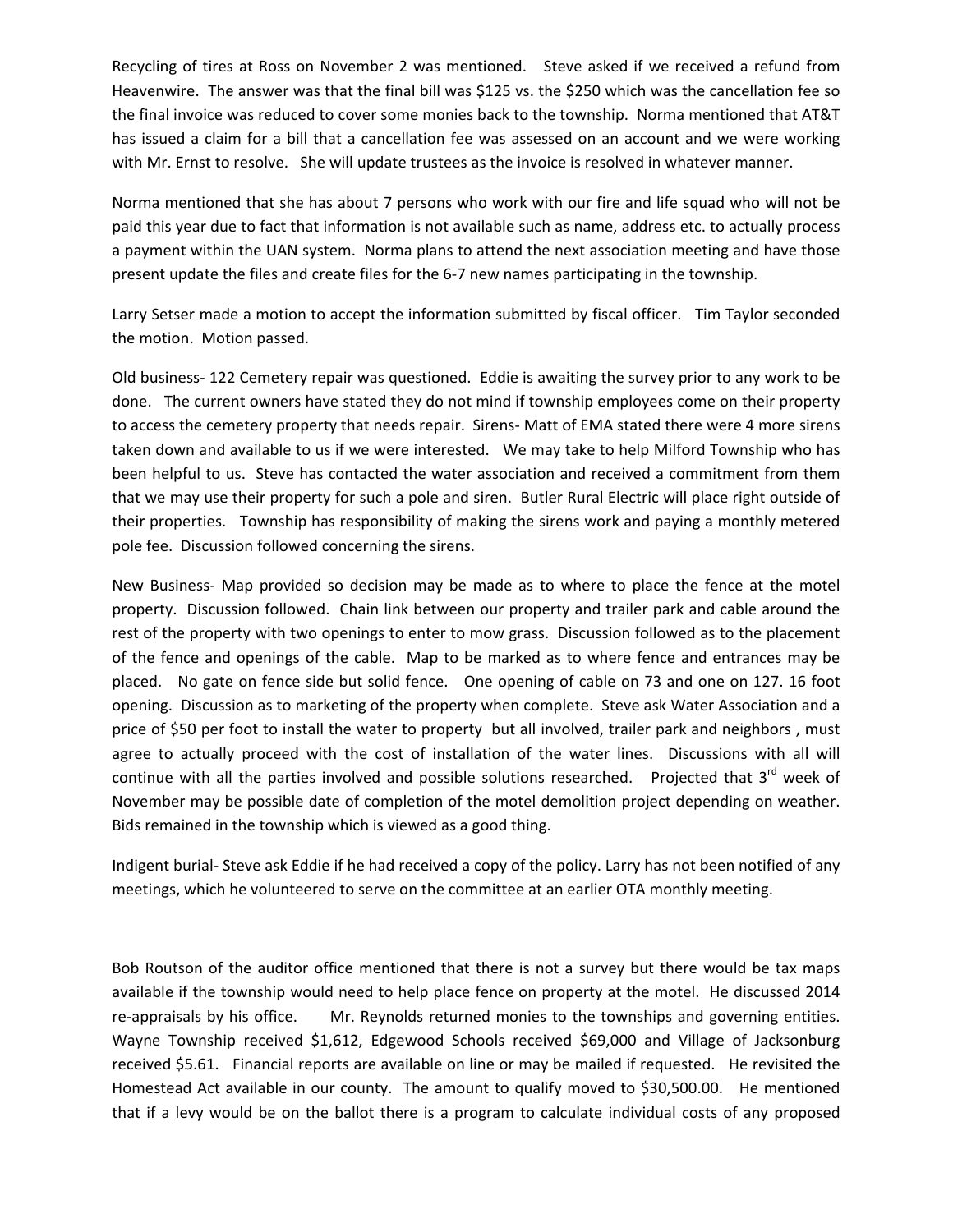levies. He was thanked for all the help his office has provided our township. He will monitor the demolition of the motel to watch the values of our taxes.

Zoning- Ed Dulle distributed his reports. He recapped his reports. 3821 Taylor School road has met all requirements. 3655 Somerville Jacksonburg Road the POD has been removed. Zoning Rules states PODS cannot remain more than 30 days in our township. Hacker property to speak later but Ed reported that the clean-up has been begun and trailer has been licensed. 3909 Mill road will be moving to the BZA and has become a legal issue for the township. Ed explained the 3 reasons to have a BZA appeal: 1‐ variance, 2‐ conditional list 3‐ appeal of a decision of an administrator. Hardship and financial hardship was explained and the differences within the zoning realm. Joe Marconi not returning any calls and his position needs to be replaced on the zoning commission. Board did not offer a suggestion as to who might replace Mr. Marconi on the commission. Mr. Dulle reported about issue at 3526 Somerville Jacksonburg Road that the owner has not been able to be reached. Taxes for property have been paid, but there is a concern of liability. Residents have been complaining about happenings at the property as well as property not being cared for as it should. Ed discussed his attendance to the land bank meeting. Desmond called with concern of David Fiefer as to why the township was pursuing membership in the land bank. We would like to wait until Roger Gates may be contacted to see how we should proceed. Tim suggested that the neighbors who complained should fill out a complaint form. Part of the process would be to declare the property a nuisance and then proceed, but, costs may be incurred at that time so nothing to be done until Roger Gates has been contacted as to how to proceed.

Road Crew‐ Eddie Truster mentioned that a resolution for paving does not have to be submitted until February but the recommendation was to double chip seal Thomas Road and he concurred and was planning to submit as such. In December he will finalize the pavement for 2014 so that resolution may be submitted. Eddie was asked to also price the paving if we would do on our own vs. the county bid. Salt barn- has been pulled back and braced and needs a few areas sealed to be complete. He got the materials for Larry to put up the lights at the salt barn. Project is close to being complete. Fire levy is a renewal for next year. Wednesday the road crew will attend snow plow training at the county engineer office. It was suggested that any training that is done should be input into the employee's personal file. He mentioned the pig incident only because he knew complaint forms had been submitted. The pigs were caught and no longer creating trouble for the township. The meeting with road crew will be Monday, November 11 at 8:45 A.M.‐ note this is the second Monday not the first Monday as normally held due to accommodate schedules of the trustees. November 5 election the townships will not be hauling the voting supplies but the delivery will be done by an outside group. Our only involvement this year will be to assure the buildings are open. Pick up of the voting equipment is to be Thursday .

Doug Hoit‐ Fish Fry was a success. Final figures are not yet available. 440 pounds of fish and all food was gone. November 3 there will be fire training at Leon Simpson property on Mill Road. Gratis will be invited to attend. The following Sunday, the house will be burnt. All asbestos has been removed and it should be ready for training. He has been discussing with Mike Jett of the Atrim and he would like to in February hold farm training at our township. The state fire Marshall has a miniature grain bin to use in training. Jeff Galloway said he would fund the training if we would be able to proceed with the only stipulation being his county team is involved. Trustees encouraged any training that may take place and involvement of those interested from the neighboring townships. Officers meeting will be Monday, November 11 at 8:00 P.M. also due to the voting being set up the first Monday of the month.